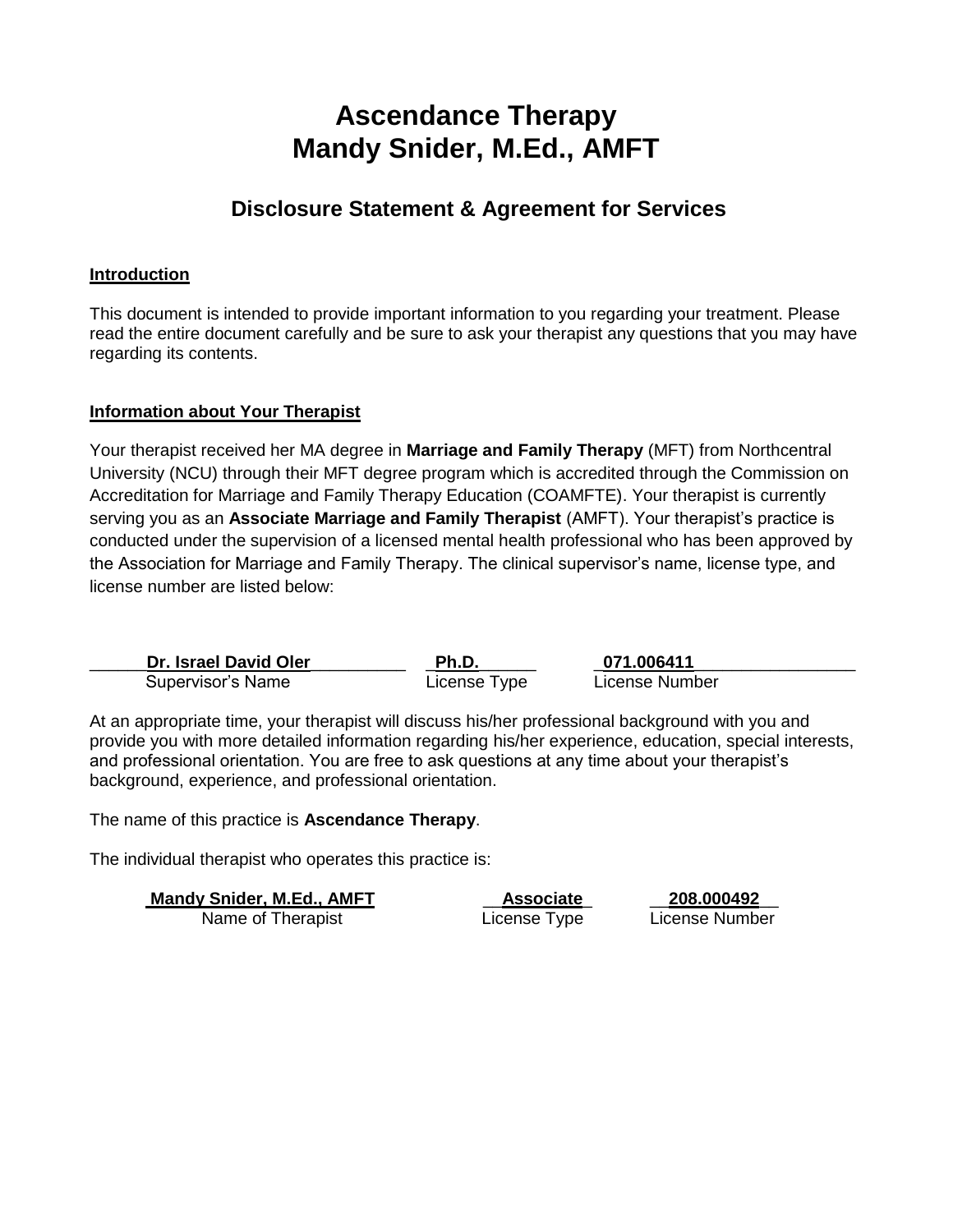#### **Fees and Insurance**

The fee for service is **\$40.00** per individual 50 minute therapy session. Package #1: 8 sessions/\$240 (\$30/session) Package #2: 4 sessions/\$140 (\$35/session) The fee for service is **\$50.00** per conjoint (marital /family) 50 minute therapy session. Package #1: 8 sessions/\$320 (\$40/session) Package #2: 4 sessions/\$180 (\$45/session)

Fees are paid in full at the time that services are rendered. Please ask your therapist if you wish to discuss a written agreement that specifies an alternative payment procedure.

Due to the fact that insurance plans generally limit coverage to certain diagnosable mental conditions your therapist is not aligned directly with any insurance companies. However, your therapist is happy to assist your efforts in seeking insurance reimbursement but she is unable to guarantee whether your insurance will provide payment for the services provided to you. Please discuss any questions or concerns that you may have about this with your therapist.

If for some reason you find that you are unable to continue paying for your therapy, you should inform your therapist. Your therapist will help you to consider any options that may be available to you at that time.

#### **Confidentiality**

All communications between you and your therapist will be held in strict confidence unless you provide written permission to release information about your treatment, or where mandated or permitted by law. Verbal authorization will not be sufficient except in emergency situations. If you participate in couple, family, or group therapy, your therapist will not disclose confidential information about your treatment unless all person(s) who participated in the treatment with you provide their written authorization to release such information. In the context of couple, family, or group treatment, the therapist may not reveal any individual's confidences to others in the client unit without the prior written permission of that individual.

**Limits to confidentiality:** Your therapist is a mandated reporter. This means that she is required to report instances of suspected child or elder abuse. Your therapist may also be required or permitted to break confidentiality when she has determined that a client presents a serious danger of physical violence to another person or when a client is dangerous to him or herself. In addition, a federal law known as The Patriot Act of 2001 requires therapists (and others) in certain circumstances, to provide FBI agents with books, records, papers and documents, and other items and prohibits the therapist from disclosing to the client that the FBI sought or obtained the items under the Act. Please refer to the copy of the **Notice of Privacy Practices** provided for you by your therapist and/or ask your therapist if you have any questions about the limits to confidentiality.

**Minors and Confidentiality:** Communications between therapists and clients who are minors (under the age of 18) are confidential. However, parents and other guardians who provide authorization for their child's treatment are often involved in their treatment. Consequently, your therapist, in the exercise of her professional judgment, may discuss the treatment progress of a minor patient with the parent or caretaker. Clients who are minors and their parents are urged to discuss any questions or concerns that they have on this topic with their therapist.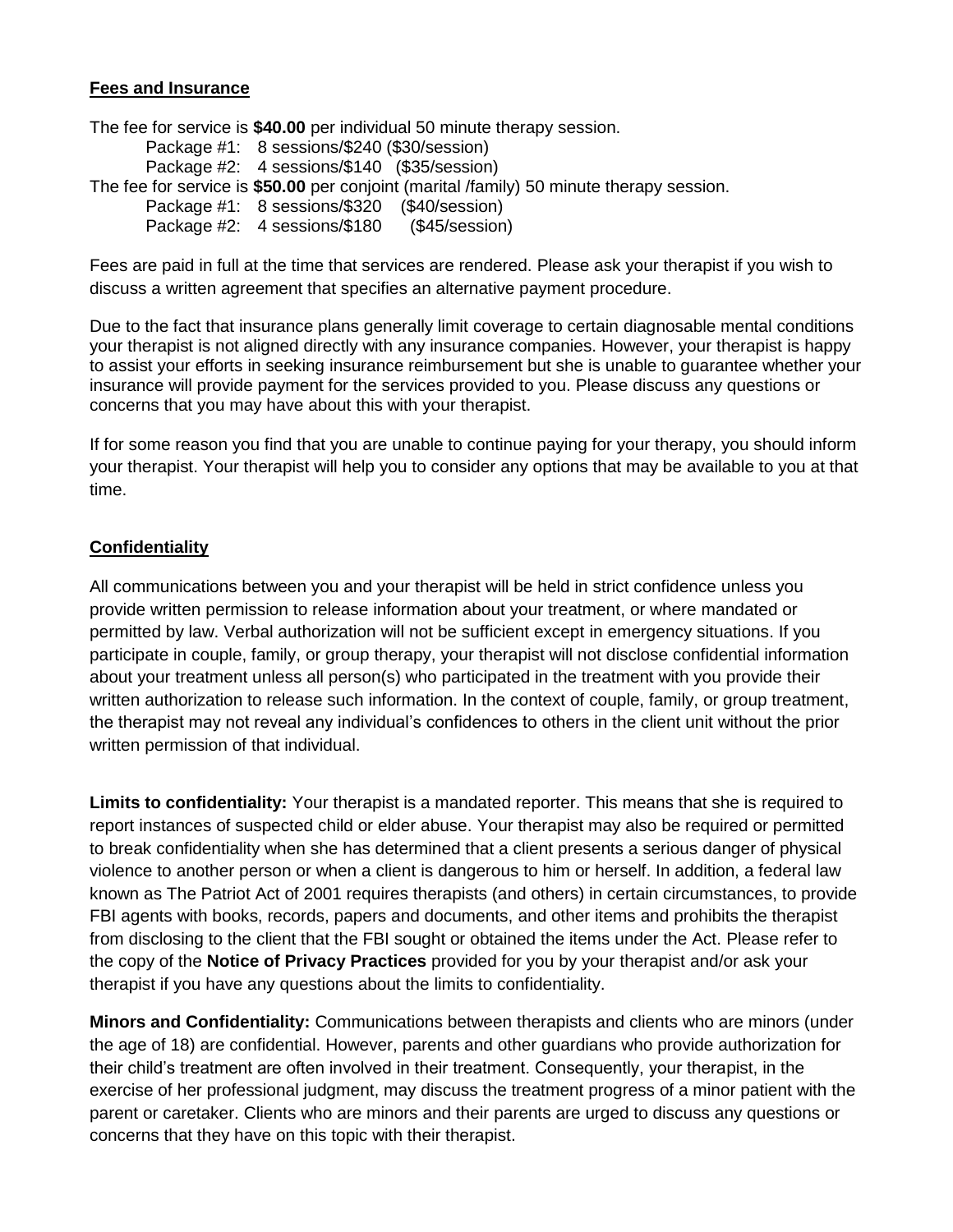#### **Informed Consent**

**Health Insurance Portability and Accountability Act (HIPAA):** This practice is compliant with HIPAA. Disclosure of information about you to other professionals will generally be done only with your written consent.

**Appointment Scheduling:** Sessions are typically scheduled on a weekly basis. Your therapist will suggest a frequency of therapy sessions depending on the nature and severity of your concerns. Your consistent participation greatly contributes to a successful outcome.

**Cancellation Policies:** In order to cancel or reschedule an appointment, you are expected to notify your therapist at least **24 hours in advance of your appointment**. If you do not provide your therapist with at least 24 hours advance notice, you may be charged for the missed session. Please refer to the **Client Cancellation Policy Agreement** provided for you by your therapist for more information. Please also understand that insurance companies will not pay for missed or cancelled sessions.

#### **About the Therapy Process**

It is your therapist's intention to provide services that will assist you in reaching your goals. Based upon the information that you provide to your therapist and the specifics of your situation, your therapist will provide recommendations to you regarding your treatment. The belief is that therapists and clients are partners in the therapeutic process. You have the right to agree or disagree with your therapist's recommendations. Your therapist will also periodically provide feedback to you regarding your progress and will invite your participation in the discussion. Due to the varying nature and severity of problems and the individuality of each client, your therapist is unable to predict the length of your therapy or to guarantee a specific outcome or result.

**Termination of Therapy:** The length of your treatment and the timing of the eventual termination of your treatment depend on the specifics of your treatment plan and the progress you achieve. It is a good idea to plan for your termination, in collaboration with your therapist. Your therapist will discuss a plan for termination with you as you approach the completion of your treatment goals.

You may discontinue therapy at any time. If you or your therapist determines that you are not benefiting from treatment, either of you may elect to initiate a discussion of your treatment alternatives. Treatment alternatives may include, among other possibilities, a referral, changing your treatment plan, or terminating your therapy.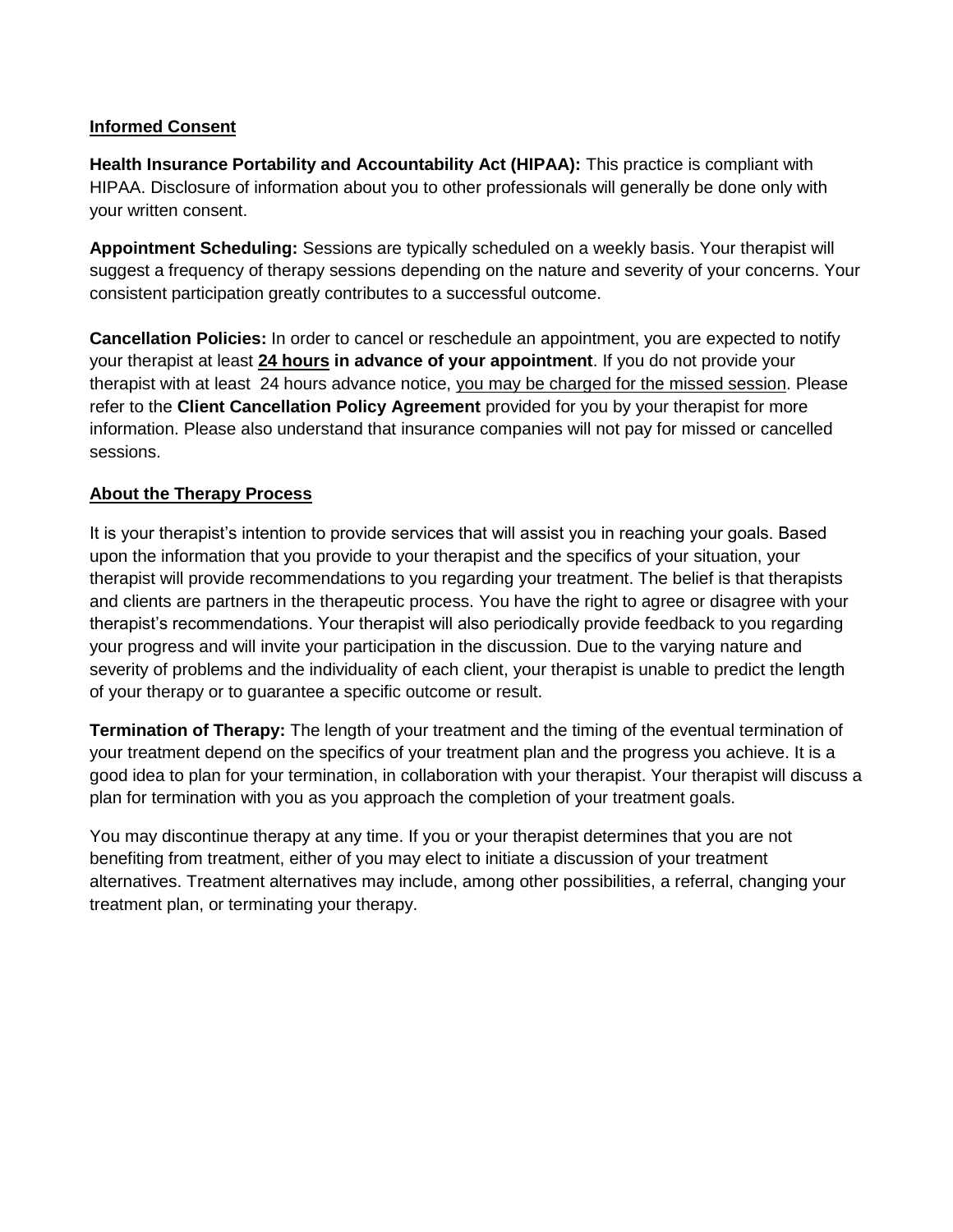#### **Therapist Availability/Emergencies**

Telephone consultations between office visits are welcome. However, your therapist will attempt to keep those contacts brief due to the belief that important issues are better addressed within regularly scheduled sessions.

You may send your therapist a confidential email or text message, or leave a message for your therapist at any time on her voicemail. If you wish your therapist to return your call, please be sure to leave your name and phone number(s), along with a brief message concerning the nature of your call. You should be aware that your therapist is generally available to return phone calls within approximately 24 hours. Your therapist is not able to return phone calls after 9:00 P.M. and may not be available to return phone calls on Saturdays or Sundays.

If you have an urgent need to speak with someone, please follow any instructions that are provided by your therapist's voicemail message.

#### **Crisis Services**

### **Life-Threatening Emergencies Call 911**

National Suicide Prevention Lifeline 1-800-273-8255

National Domestic Violence Hotline 1-800-799-7233